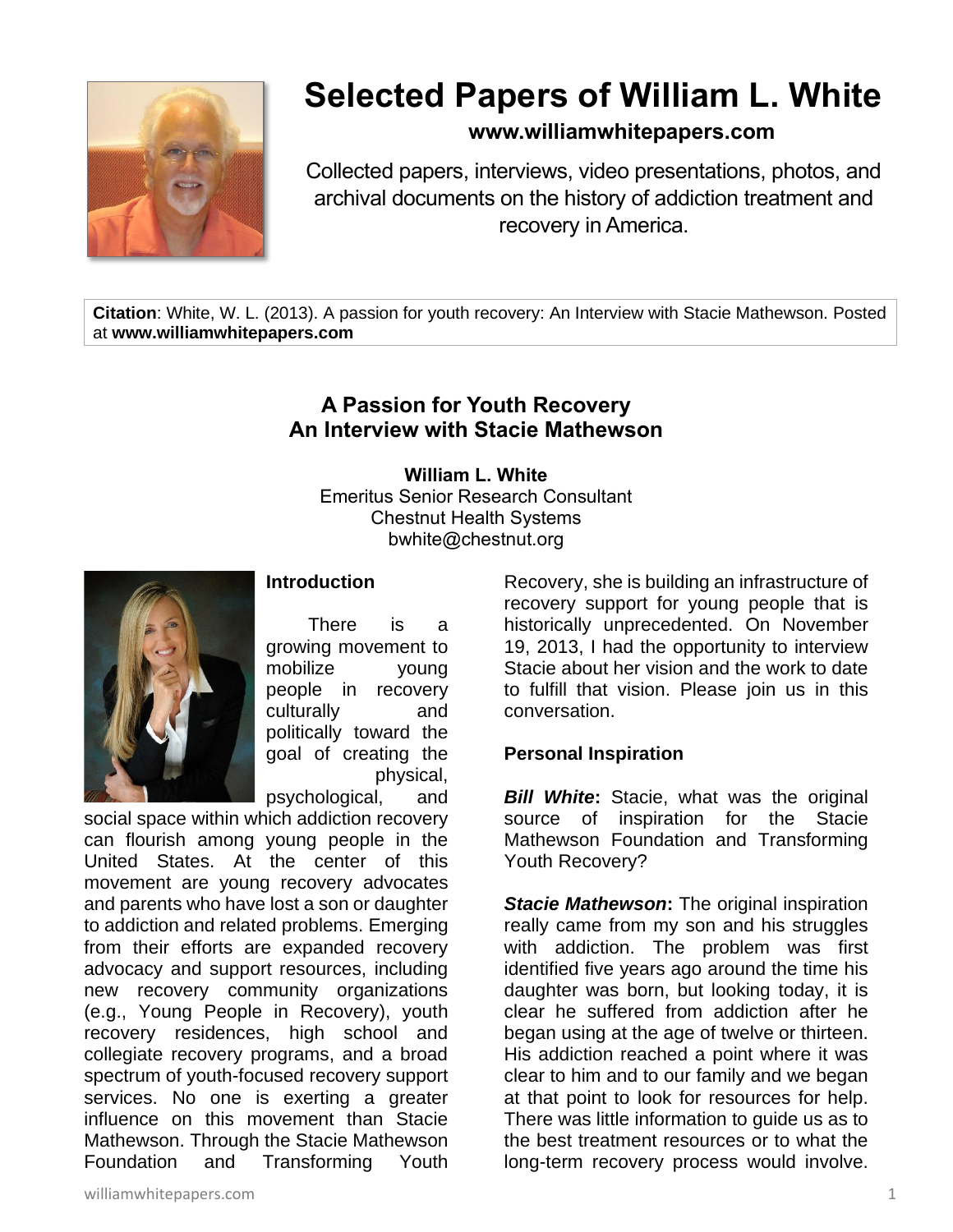We started by thinking he would just do a thirty-day rehab and then be on his way to a better life, but then it went from more treatments to longer treatments and those horrific costs. It was extremely overwhelming, but we felt we had to do what was needed to give our son a chance.

It was during that process that I realized the lack of information and support available to families like ours. We simply did not know who to trust for reliable information or competent treatment. I was very inspired to become part of recovery because I knew that he would spend most of his life in recovery and that it wasn't going to be perfect. I knew there were going to be times when he struggled and that there would be issues to address after the drugs, but there were so few resources and guidance on how to manage this journey.

What most struck me was that there were so few supports for a young person in recovery. My son did not want to spend his life in a church basement with older people smoking too much and talking about drinking too much. This was not something young people could identify with. So, that's where my inspiration came from—just watching my son suffer and wondering why there was not a system of recovery support for young people struggling with addiction. And through that process, I was also forced to look at my father's alcoholism and what that had meant for our family and each of our family members. My inspiration for this work was a very personal one.

*Bill White***:** What was your original vision for these organizations you founded?

*Stacie Mathewson***:** I really wanted to provide a resource for parents, adolescents, and young adults to help understand addiction and the recovery process and to get support through this process. As a young mother with a child struggling with the disease, having such resources could have made a great difference in my life and the life of my son. As a parent, it's very difficult to struggle with a child who's out of control. As a parent, you think that it's your fault that this

child is out of control and you never know when you are enabling or providing what is best for your child. When I started the Foundation, I was thinking of needs at the high school level and having a place for parents and young adults to go that they could understand more about the disease and get the help that they needed.

## **Foundation and TYR Structure and Funding**

*Bill White:* Could you talk a bit about how the Foundation and TYR are structured and how they relate to one another?

*Stacie Mathewson***:** It started out with the idea that the Foundation would provide a grant to start a recovery high school and then it quickly branched into helping fund a campus recovery program at a local university that they were trying to start. I funded that and decided to go ahead with funding several university recovery programs and tabled development of the recovery high school for later. As these grants proceeded, I needed to hire staff and to create a non-profit organization charity to oversee these grant programs. That organization was Transforming Youth Recovery. Once we had that, we could not only expand the money we were granting but also set up a process of accountability when handing out the grants. We went from just giving money to building processes through TYR that assured high quality of campus recovery support services and activities based on each school's unique strengths. Our overriding goals for each program were quality of recovery supports, institutional acceptance, and financial sustainability.

Transforming Youth Recovery now has multiple initiatives. One is recovery support within higher education, and another is aimed at the community colleges. TYR also supports the work of the Association of Recovery Schools. Last year, we sponsored their annual conference and also supported some consultants who helped with restructuring and rebranding the Association. We also supported two national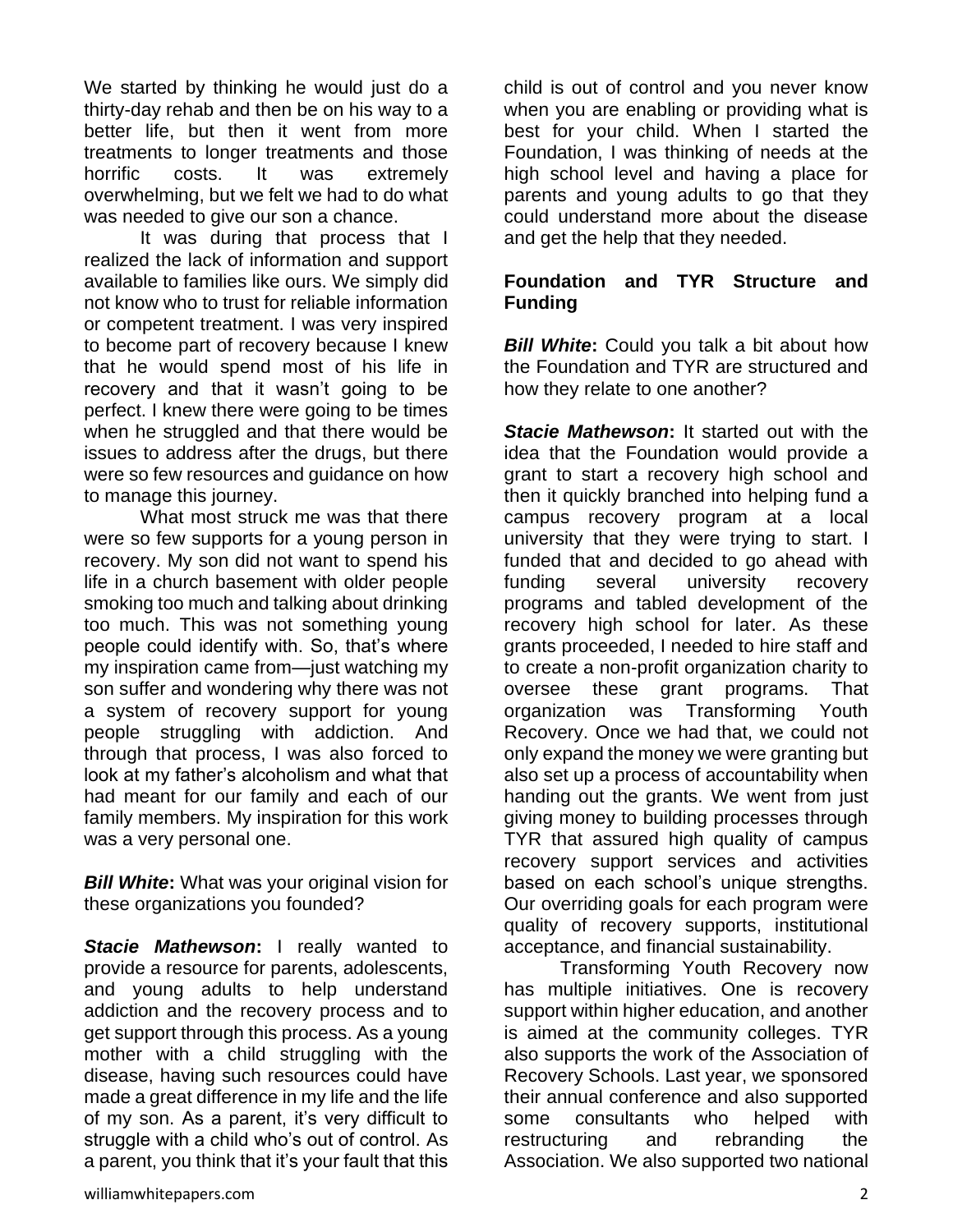studies, one of which defined the essential ingredients of a recovery high school. We also did a state-by-state study to show the different policies and legislation that apply to recovery high schools. We also funded the accreditation process that the Association is now recommending for all recovery high schools. We funded the Association's executive director position through 2014 and will be sponsoring their 2014 conference. We have also been recording the clinical and educational tracks of these conferences so they can be posted online for those unable to attend the conferences.

We are still planning what type of support we can offer to the K-8 grade levels. I would like to pull together a coalition of different organizations to make a bigger impact on youth. The last study and effort that we'll make is with a focus on family. I believe that the family will ultimately be our biggest focus with an emphasis on empowering parents with a better knowledge of addiction and skills on how to navigate service systems when your son or daughter is in need of such support. I think getting into family education and advocacy is going to be a coming focus for TYR.

*Bill White***:** Stacie, what are the sources of money that the Foundation and TYR grant to these local efforts?

*Stacie Mathewson***:** My husband has been very successful in business and has been involved in all kinds of philanthropic support of various charities. He has donated most of the money that we have distributed through the Foundation and TYR, but we envision a day when this effort will draw many contributors. My husband and I attend a lot of charity functions, and there are two organizations that really impress me. One is Andre Agassi's charity for developing an inner-city school in Las Vegas. He raises millions of dollars a year for this school. Another friend of ours, Larry Ruvo, whose father died of Alzheimer's, started an organization called the Lou Ruvo's Center for Brain Disease. We've supported that organization as well, and he raises millions a

year for that organization. That got me thinking, "Why isn't anybody raising money for addiction?" You see it for AIDS, you see it for breast cancer, you see it for inner-city schools and brain diseases, but who's standing up and fighting for addiction? Who's collecting funds and getting to the heart of the matter and elevating compassion toward people who are suffering from and dying of this disease? Not very many!

So, I felt as though I could start a process of contacting friends and associates to bring awareness to this issue and to solicit large sums of money that could make a difference. So, I really have only been at this for about two-and-a-half years. Ten months ago, my son died, so I've been going through a grieving process in the midst of this work.

To date, we have issued 45 \$10,000 grants to 45 universities to support the development or expansion of 45 campus recovery programs. We have made a commitment for a total of 100 grants. We have three state university systems we're working with—California, Texas, and Colorado. In each system, there's roughly ten universities that we've agreed to fund. We're just in the process of setting up systems in different states where the universities are all working together and supporting each other in having recovery programs on their campuses. We have that going full speed right now, and I'm in the process of hiring staff and organizing the non-profit that was approved in January. I'm getting the strategic plan done, the branding, and starting to think about major fund-raising in 2014.

#### **Challenges to Date**

*Bill White***:** Stacie, what have been some of the major challenges you've experienced so far in this work you are doing?

*Stacie Mathewson***:** Time. I am a big family person and a lot of my time these past few years has gone toward my husband, son, and my granddaughter and just being there for them. The challenge has been that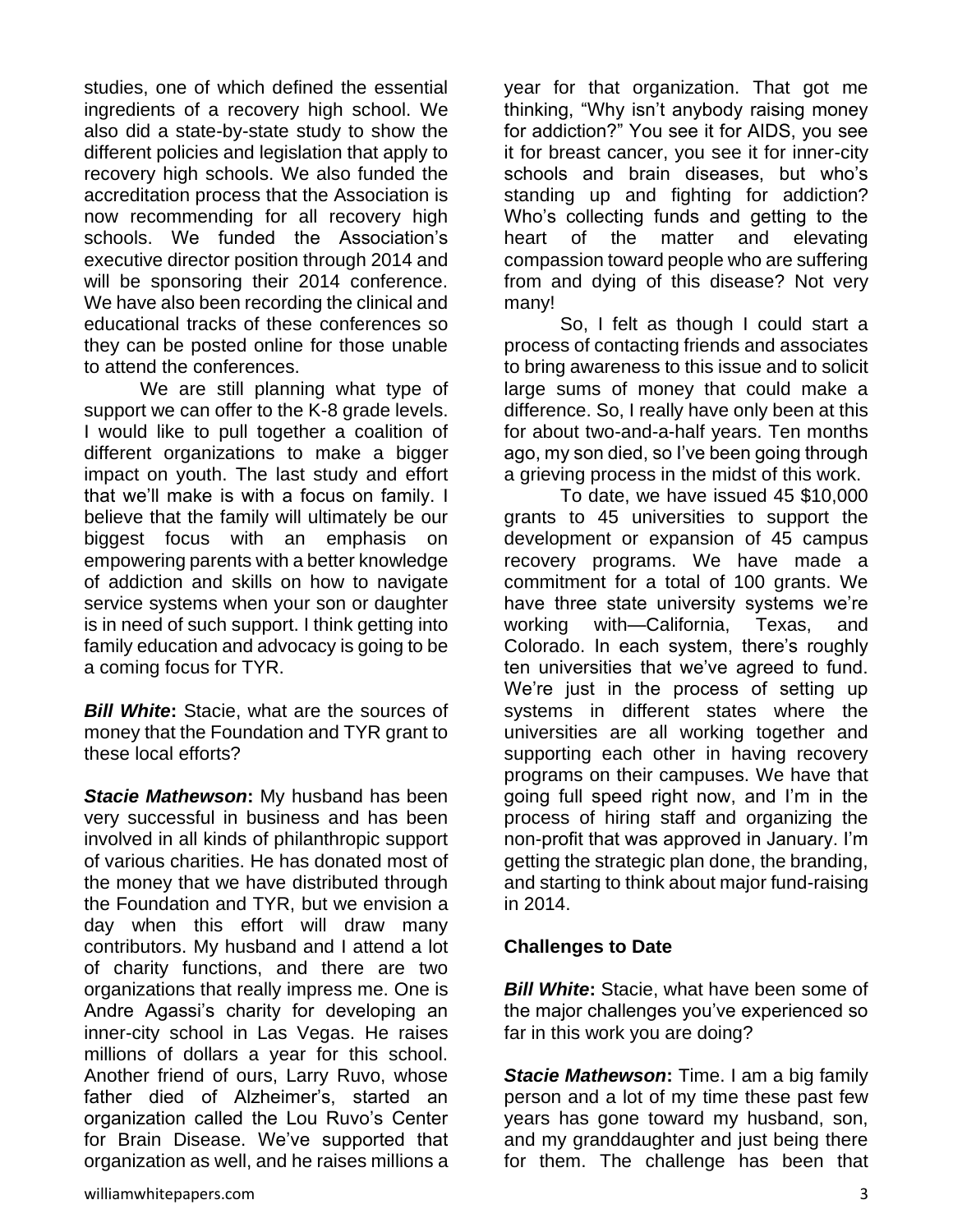there's so much work to do. These campus programs are so needed and they are trying so hard to get something done with such little funding. It's challenging, but it is also inspiring to step out and do this work. It makes such a difference in people's lives and such a difference to these programs. This issue needs more policy attention. It needs greater public awareness and compassion. It needs more organization. It needs more funding. The most difficult part of the process for me is not having the time to put in that I would like. It needs more people that can help.

*Bill White***:** Will the staff you're bringing on free you up to do more of the fundraising and resource development?

*Stacie Mathewson***:** Definitely. We have accomplished a great deal with the resources we have in such a short timeframe. If more funding was available, much more could be done. My vision is a recovery support program in every educational system in the country. I think we have a social responsibility to support the health of youth. This is a time of testing the limits of one's independence, and drinking and experimenting with drugs is often a part of that. Too many people are struggling and dying.

#### **Supporting the Work of the Foundation and TYR**

*Bill White***:** Is there a way for those reading this to be of help with your efforts either through financial or other support?

**Stacie Mathewson:** The best way to reach us is through the Transforming Youth Recovery website [\(www.transformingyouthrecovery.org\)](http://www.transformingyouthrecovery.org/). At that site, you can apply for a grant, learn about the grant process, or make donations to support our work.

#### **Personal Reflections**

*Bill White***:** Other families in communities across the United States have experienced having a child in recovery or losing a child to addiction. Are there any lessons you've learned in these past years that you might want to pass on to those who have a similar interest in getting involved in recovery advocacy?

*Stacie Mathewson***:** Instead of reinventing the wheel, do your homework on what coalitions are out there that you can join and support to make a bigger impact. I am very impressed with coalitions. I think one of the answers is pulling everyone's efforts together and organizing those efforts for a larger impact. You can still have your own identity as an organization, but we have to get all of these entities to act in concert.

*Bill White***:** What has this work meant to you personally?

*Stacie Mathewson***:** You know, it's just embedded in my life now. This is my family's disease. I will live with it for the rest of my life, and I will always be a warrior for this disease and a warrior for better treatment. Addiction treatment is too expensive and it's too short. I believe the answer is support through a longer period of sober living where it's structured and there's more accountability and hands-on guidance on how to live in recovery. To be isolated in treatment for a few weeks or few months and to then be sent out with the admonition to make AA meetings is not enough. I think it takes up to five years to achieve sustainable recovery, and support and guidance should be available through that period. We need better treatment, more affordable treatment, and longer periods of support following treatment. It needs to be either covered by insurance or it needs to be supported by other funding sources so that people can actually afford to get the treatment. And then we need to understand that it's a long-term process and not a 30-day or 90-day program. It is a five-year program of